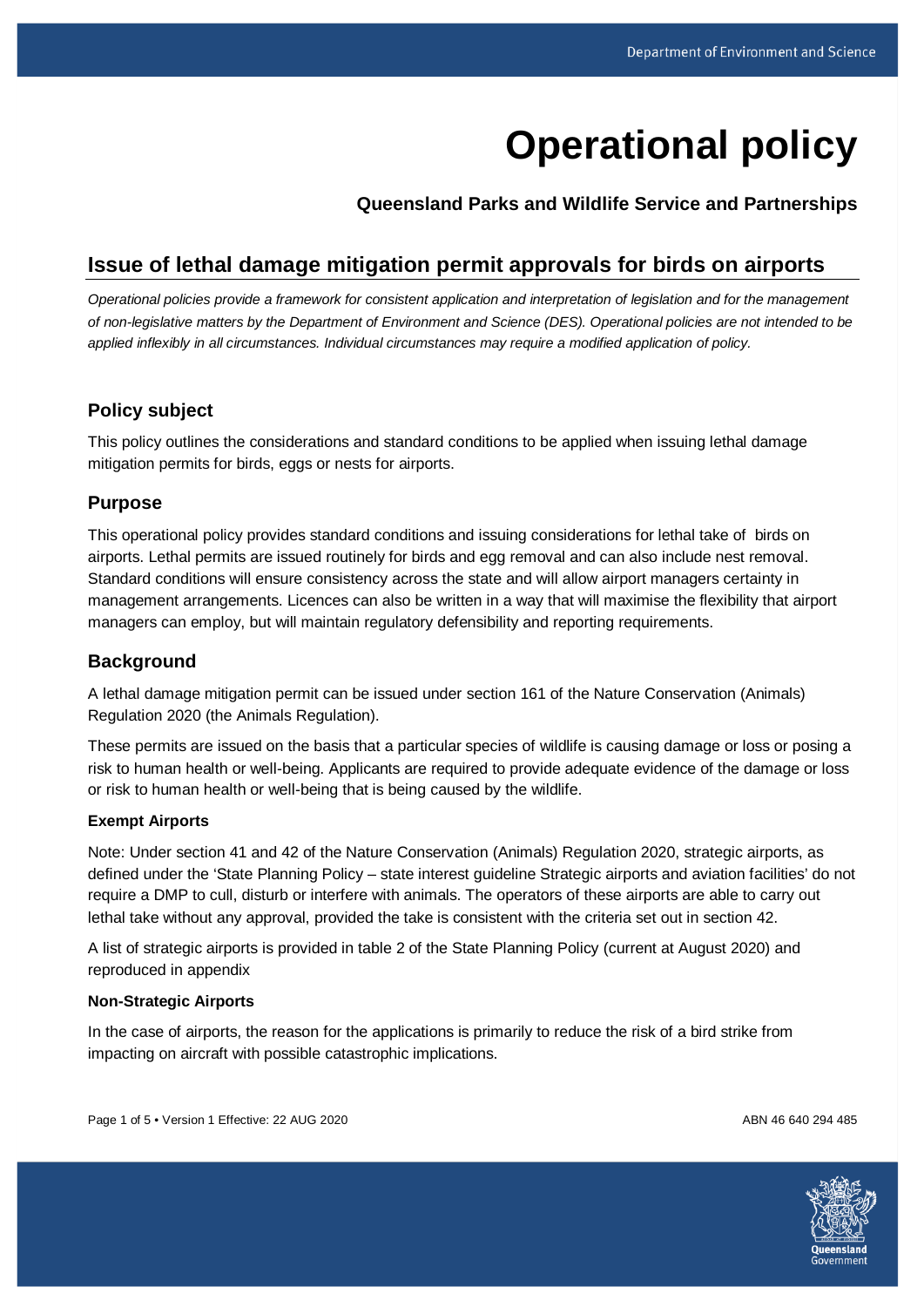Thus, these permit application types are always approved, and flexibility is required for airport managers to be able to manage the risk on a day to day basis with minimal administrative waiting times.

In assessing an application, the delegate is required to satisfy themselves of the following:

Under Section 163 a damage mitigation permit (DMP) may be granted for damage or loss caused by a protected animal only if

- a. the animal is causing, or may cause, damage; and
- b. the landholder of the land on which the animal is causing, or may cause, damage has made a reasonable attempt to prevent or minimise the damage and the action taken has not prevented or minimised the damage; and
- c. if the damage is not prevented or controlled
	- i. individuals may suffer significant economic loss; or
	- ii. the ecological sustainability of nature is likely to be harmed; and
- d. action under the permit will not adversely affect the survival of the animal in the wild; and
- e. the proposed way of taking the animal is humane and not likely to cause unnecessary suffering to the animal.

Under section 165 a DMP may be granted for threat to human health or wellbeing caused by a protected animal only if  $-$ 

- a. there is, or may be, a threat to a person's health or wellbeing resulting from harm caused by the animal to the person; and
- b. action under the permit will not detrimentally affect the survival of the animal in the wild; and
- c. the proposed way of taking the animal is humane and not likely to cause unnecessary suffering to the animal; and
- d. if the animal is a protected reptile
	- i. the reptile will be released to the wild; or
	- ii. a conservation plan for the reptile authorises the holder of a damage mitigation permit to keep the reptile under the permit or otherwise.

Section 241 of the Animals Regulation provides that in considering an application the delegate must have regard to each of the following-

- a. whether the chief executive is restricted from granting the authority under chapter 4, parts 3 to 18;
- b. whether the applicant is a suitable person to hold the authority;
- c. the impact the activities proposed to be carried out under the authority may have on the conservation of native wildlife;
- d. the effect the grant of the authority may have on the fair and equitable access to nature, in particular, the ecologically sustainable use of wildlife;
- e. any contribution the applicant proposes to make to the conservation of nature;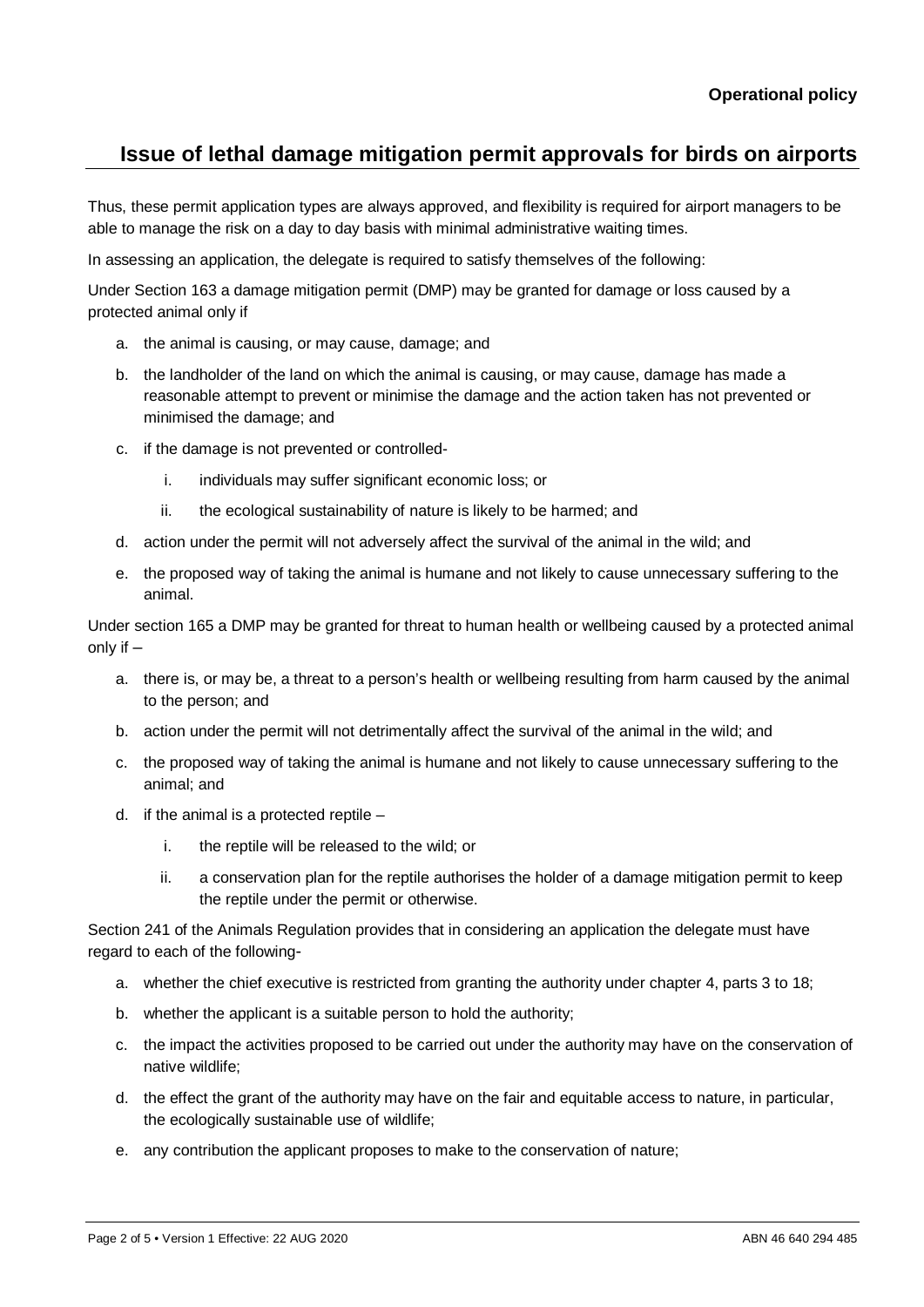- f. any relevant Australian or international code, instrument, protocol or standard or any relevant intergovernmental agreement;
- g. the precautionary principle;
- h. public health and safety;
- i. the public interest;
- j. any recovery plan for an animal to which the authority is proposed to apply.

## **Definitions**

**Delegate:** means the person with the appropriate level of authority to approve the permission given by an authorisation.

**Lethal damage mitigation permit:** means a permit issued under section 161 of the Animals Regulation that allows lethal take of birds and eggs.

**Least Concern Wildlife –** wildlife indigenous to Australia, other than those species that are extinct in the wild, endangered, vulnerable or near threatened wildlife.

## **Policy statement**

The delegate will issue the permit in the following way:

- 1. Numbers of animals to be taken including eggs will use the following terminology, "*as per the approved Hazard Plan"*
	- Hazard plans will clearly distinguish between the activity of taking live birds, and removal of eggs and the non-lethal activity of removing nests.
	- Hazard plans must clearly demonstrate what direct non-lethal control measures will be utilised prior to undertaking lethal take e.g. bird-frite, flares, shoot to scare, canines, sirens, air horns etc.
	- Hazard plans must clearly demonstrate what indirect control measures will be utilised to reduce the presence of birds e.g. elimination of food sources, habitat modification to make airport less desirable to bird species, restrict access to potential foraging, roosting or breeding areas.
- 2. Standard conditions will include:
	- Activities authorised by this permit are to be undertaken in strict accordance with the approved Hazard Plan (insert title) approved by the department on (insert date).
	- Lethal take of wildlife is by shooting only. Shooters are to ensure the combination of firearm, projectile distance to target and point of aim must result in the instantaneous death of the target animal. If death is not instantaneous, shooters must make every effort to locate wounded or orphaned animals to quickly and humanely cause immediate death.
	- Accurate records of animals shot under this permit must be recorded on the approved return of operations form. These records must be made at the end of each day/night that the animals are taken.
	- Important notes: A Return of Operations form must be sent to DES within 10 business days after each quarter and you must keep a copy for your records. If the Return of Operations on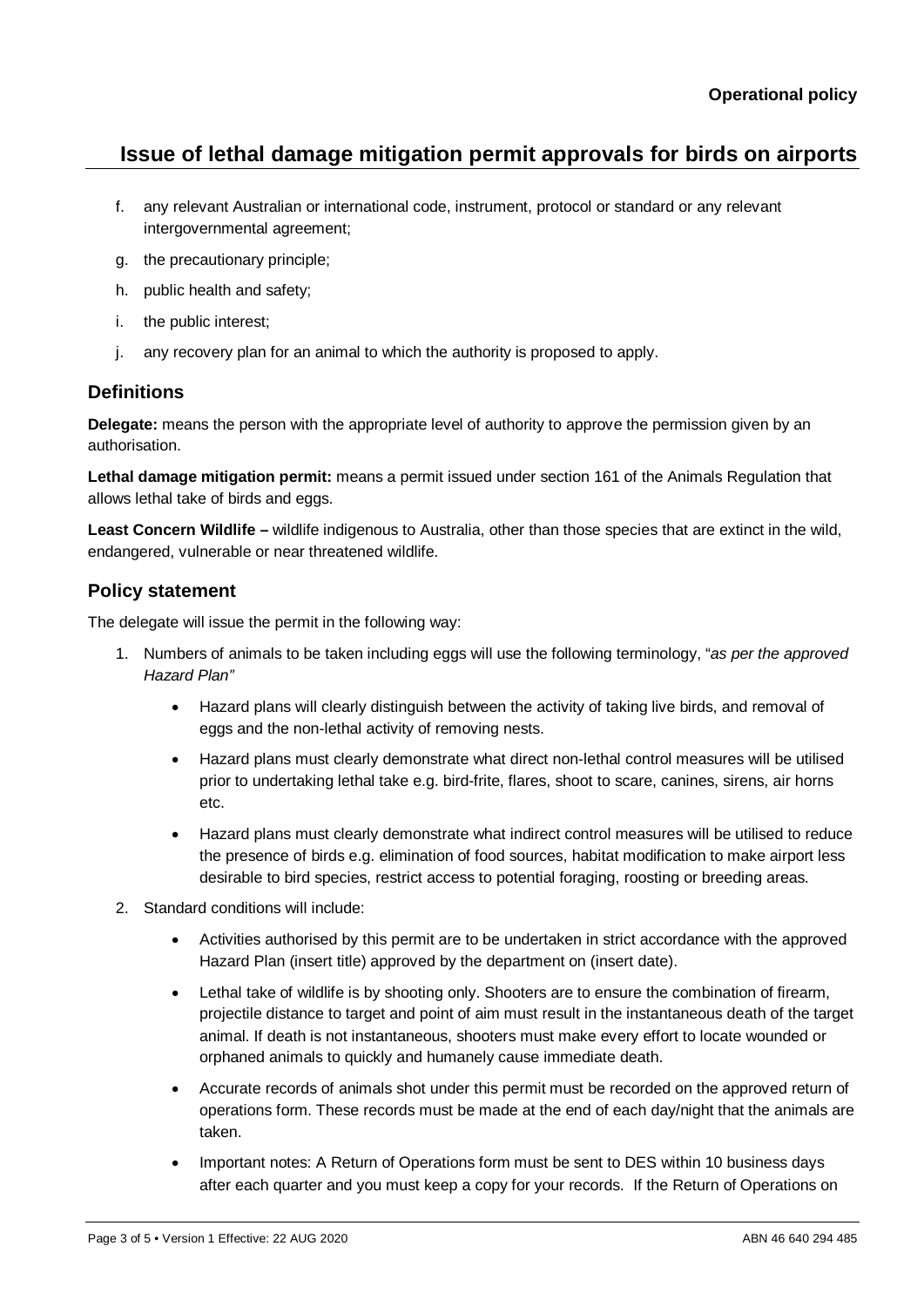the approved form is not submitted a penalty may be given. The approved form should be downloaded via the following DES website link: https://environment.des.qld.gov.au/licencespermits/plants-animals/damage-mitigation-permits.

- 3. If egg and nest removal are included:
	- Nests are to be removed in such a manner so as to reduce the risk of incidental injury or death to birds.
	- Subsequent to the initial nest removal process as authorised under this permit, reasonable attempts are to be made to employ and implement non-lethal control measures to prevent the birds from returning and reconstructing nests.
	- Eggs may be destroyed by either oiling or pricking.

#### **Disclaimer**

While this document has been prepared with care it contains general information and does not profess to offer legal, professional or commercial advice. The Queensland Government accepts no liability for any external decisions or actions taken on the basis of this document. Persons external to the Department of Environment and Science should satisfy themselves independently and by consulting their own professional advisors before embarking on any proposed course of action.

#### **Human Rights Compatibility**

The Department of Environment and Science is committed to respecting, protecting and promoting human rights. Under the *[Human Rights Act 2019](https://www.legislation.qld.gov.au/view/html/inforce/current/act-2019-005)*, the department has an obligation to act and make decisions in a way that is compatible with human rights and, when making a decision, to give proper consideration to human rights. When acting or making a decision under this code of practice, officers must comply with that obligation (refer t[o Comply with Human Rights Act\)](https://www.forgov.qld.gov.au/humanrights).

## **Approved By**

Kirstin Kenyon 10.9.2020

K.g. Kengn

Signature Date

Executive Director, Wildlife and Threatened Species Operations, Department of Environment and Science